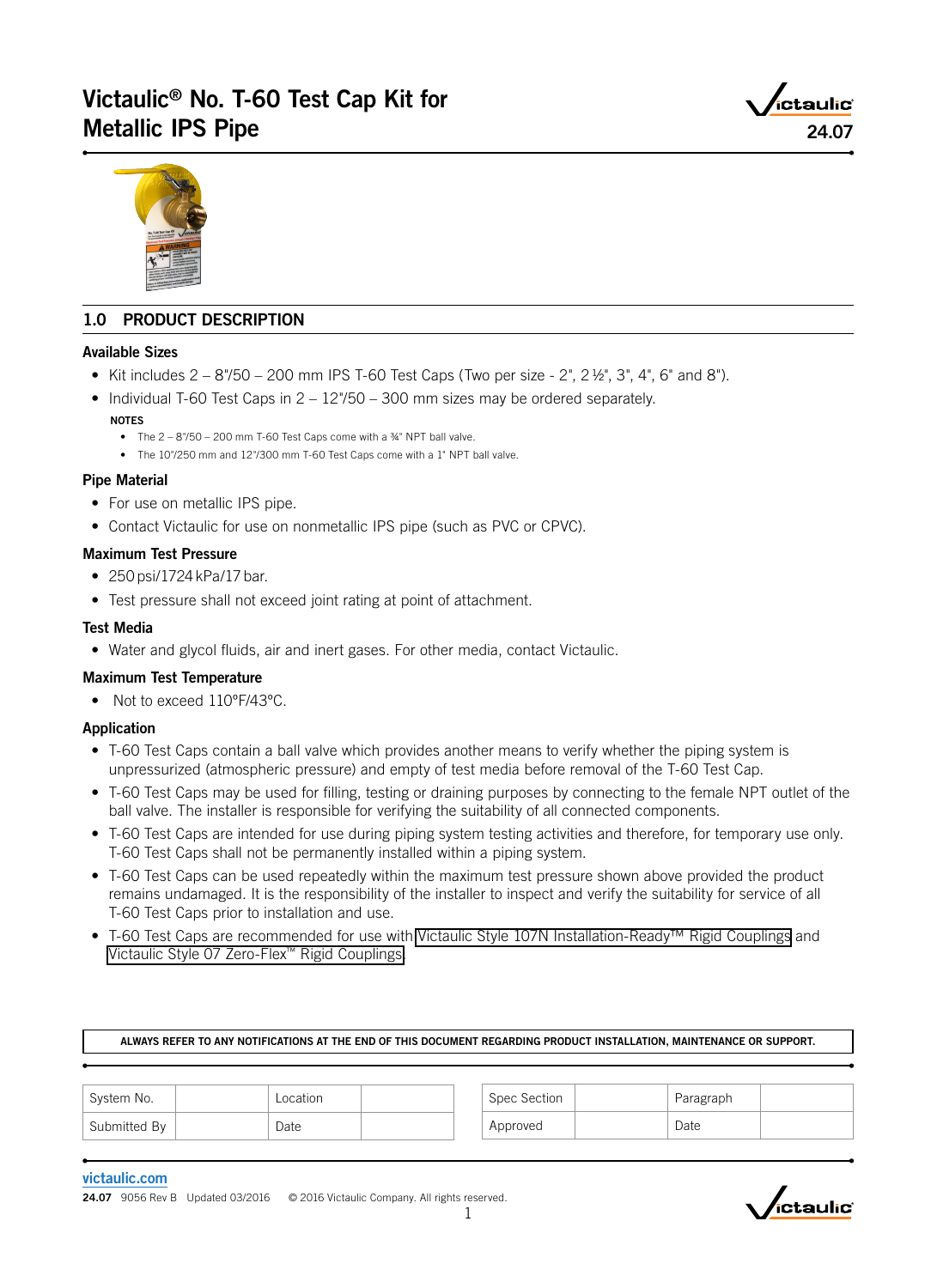# 2.0 CERTIFICATION/LISTINGS

Not applicable – contact Victaulic with any questions.

# 3.0 SPECIFICATIONS - MATERIAL

Cap: Ductile iron per ASTM A536, Grade 65-45-12.

#### Ball Valve

Body: Forged brass UNS C37700.

Ball: Forged brass UNS C37700, chrome-plated.

Stem: Forged brass UNS C37700.

Seat: Polytetrafluoroethylene (PTFE).

Handle: Chrome-plated carbon steel.

Stem Nut: Nickel-plated carbon steel.

Stem Packing: Polytetrafluoroethylene (PTFE).

# 4.0 DIMENSIONS

Test Cap Assembly No. T-60



### ¾" NPT Ball Valve Test Caps

2 – 8"/50 – 200 mm ¾" NPT Valve

|                | <b>Pipe Size</b>                           | <b>Dimensions</b> |        |        |        | Weight                |
|----------------|--------------------------------------------|-------------------|--------|--------|--------|-----------------------|
| <b>Nominal</b> | Actual<br>Outside<br><b>Diameter</b><br>"ש | A                 | B      | C      | R      | Approximate<br>(Each) |
| inches         | inches                                     | inches            | inches | inches | inches | Ib                    |
| DN             | mm                                         | mm                | mm     | mm     | mm     | kg                    |
| $\overline{2}$ | 2.375                                      | 5.50              | 3.00   | 1.13   | 3.88   | 1.4                   |
| <b>DN50</b>    | 60.3                                       | 140               | 76     | 29     | 99     | 0.6                   |
| $2\frac{1}{2}$ | 2.875                                      | 5.50              | 3.00   | 1.25   | 3.88   | 1.7                   |
|                | 73.0                                       | 140               | 76     | 32     | 99     | 0.7                   |
| 3              | 3.500                                      | 5.50              | 3.00   | 1.25   | 3.88   | 2.3                   |
| <b>DN80</b>    | 88.9                                       | 140               | 76     | 32     | 99     | 1.0                   |
| 4              | 4.500                                      | 5.63              | 3.00   | 1.38   | 3.88   | 3.5                   |
| <b>DN100</b>   | 114.3                                      | 143               | 76     | 36     | 99     | 1.6                   |
| 6              | 6.625                                      | 5.63              | 3.00   | 1.50   | 3.88   | 7.0                   |
| <b>DN150</b>   | 168.3                                      | 143               | 76     | 39     | 99     | 3.2                   |
| 8              | 8.625                                      | 5.75              | 3.25   | 1.63   | 3.88   | 13.8                  |
| <b>DN200</b>   | 219.1                                      | 147               | 83     | 42     | 99     | 6.2                   |

### NOTES

• The 2 – 4"/50 – 100 mm caps are kept in one storage box. This box weighs 52.0 lbs/23.6 kg.

• The 6 – 8"/150 – 200 mm caps are kept in a second storage box. This box weighs 37.0 lbs/16.8 kg.

• The entire rolling storage case weighs 89.0 lbs/40.4 kg.

24.07 9056 Rev B Updated 03/2016 © 2016 Victaulic Company. All rights reserved.

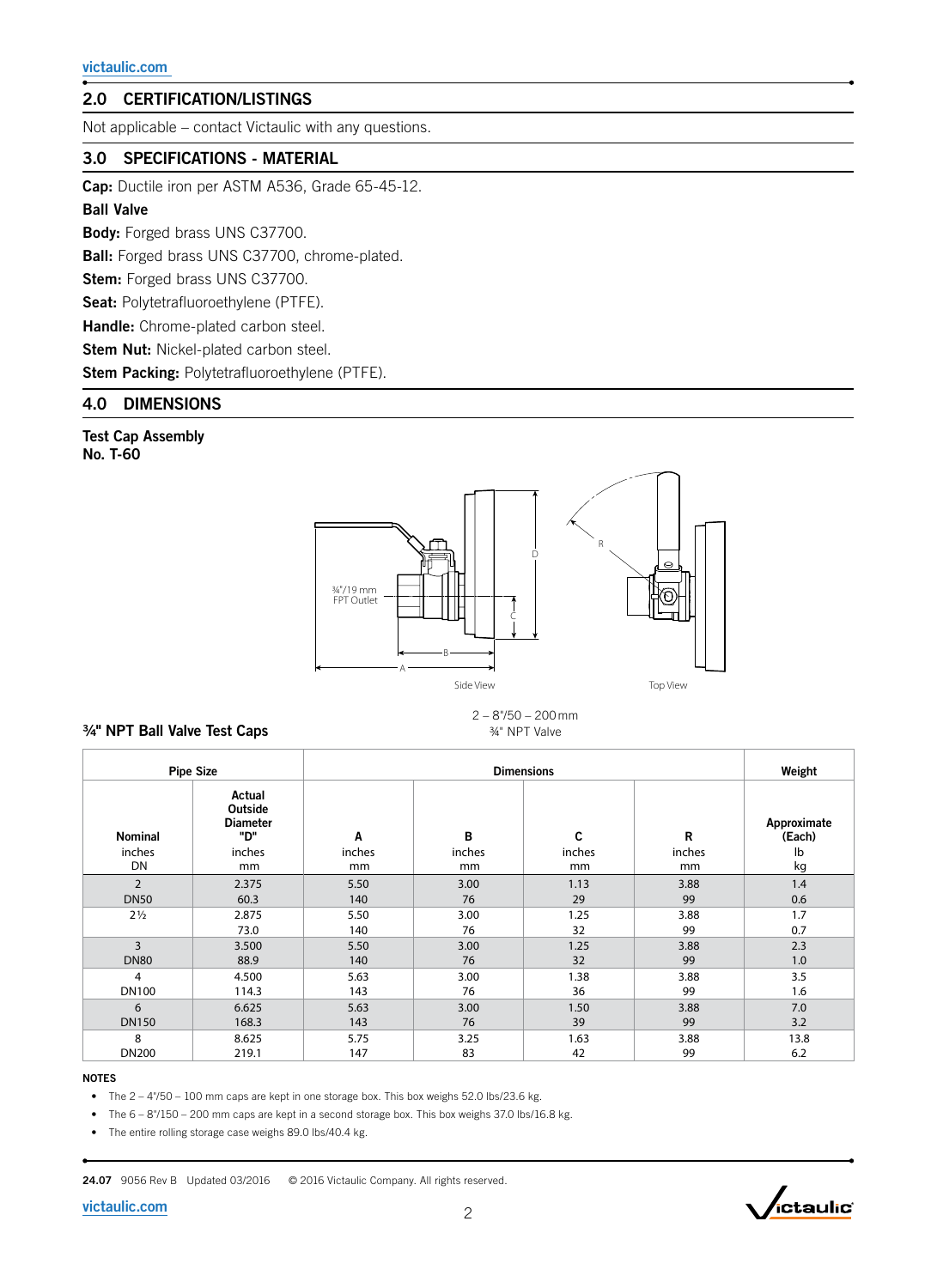# 4.0 DIMENSIONS (Continued)

1" NPT Ball Valve Test Caps

# Test Cap Assembly No. T-60



10"/250 mm & 12"/300 mm 1" NPT Valve

|              | <b>Pipe Size</b>                                  |        | Weight |        |        |                       |
|--------------|---------------------------------------------------|--------|--------|--------|--------|-----------------------|
| Nominal      | Actual<br><b>Outside</b><br><b>Diameter</b><br>"ש | A      | В      | C      | R      | Approximate<br>(Each) |
| inches       | inches                                            | inches | inches | inches | inches | lb                    |
| DN           | mm                                                | mm     | mm     | mm     | mm     | kg                    |
| 10           | 10.750                                            | 6.63   | 3.50   | 1.50   | 4.63   | 24.0                  |
| <b>DN250</b> | 273.0                                             | 169    | 89     | 39     | 118    | 10.9                  |
| 12           | 12.750                                            | 6.88   | 3.63   | 1.38   | 4.63   | 38.8                  |
| <b>DN300</b> | 323.9                                             | 175    | 92     | 35     | 118    | 17.6                  |

24.07 9056 Rev B Updated 03/2016 © 2016 Victaulic Company. All rights reserved.